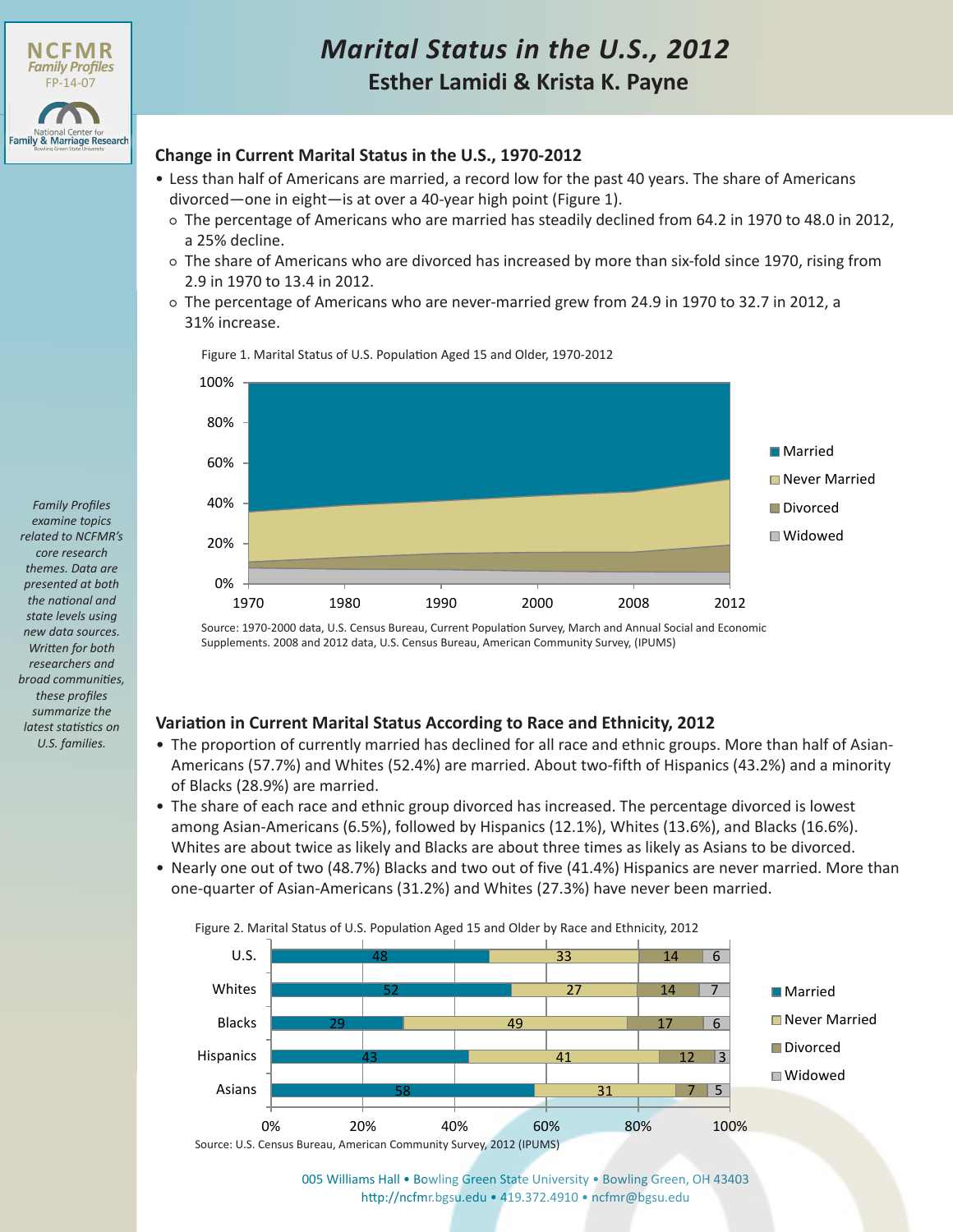### **Proportion of the U.S. Population Married: Geographic Variation in Marriage**

- Among all fifty states, Utah ranks number one with 55.6% currently married (Table 1).
- States with the highest proportion of their population married tend to be clustered in the Midwest (Nebraska, Iowa, Minnesota, Kansas, North Dakota, and Wisconsin).
- States with the lowest proportion of their population married tend to be located in the South (Delaware, Maryland, Florida, Mississippi, Louisiana, and Washington, DC). Washington, DC, ranks last in terms of the percentage of the population married (26.8%) (Table 1).
- For a ranking table with all states (including Washington, DC) organized by quartiles, [click here](#page-2-0).



Ranking State Percentage 1 Utah 55.6 Table 1: Top and Bottom Five Ranking States: Proportion of Population Currently Married, 2012

| NAIIKIIIK | วเaเe        | Percentage |  |
|-----------|--------------|------------|--|
| 1         | Utah         | 55.6       |  |
| 2         | Idaho        | 54.9       |  |
| 3         | Nebraska     | 53.2       |  |
| 4         | Montana      | 53.1       |  |
| 5         | lowa         | 52.7       |  |
|           | <b>US</b>    | 48.0       |  |
| 47        | Rhode Island | 44.5       |  |
| 48        | Mississippi  | 44.2       |  |
| 49        | New York     | 44.1       |  |
| 50        | Louisiana    | 43.8       |  |
| 51        | Wash, DC     | 26.8       |  |
|           |              |            |  |



Source: American Community Survey, 2012 (IPUMS)

#### **Number of Marriages Among the Ever-Married Population, 2012**

- Three out of four of ever-married Americans have been married only one time, 19% twice, and 5% three times or more (Figure 4).
- Geographic variation exists in the frequency of marriage. New Jersey has the highest percentage of men and women married only one time (84%), whereas Arkansas has the lowest (65%). Thirty-five percent of ever-married residents of Arkansas have been married at least two times.
- For a ranking table of the percentage of the ever-married population married once by state (including Washington, DC) organized by quartiles, [click here.](#page-2-0)

Figure 4. Number of Marriages Among Ever-Married Population 15 Years and Over



Source: U.S. Census Bureau, American Community Survey, 2012 (IPUMS)